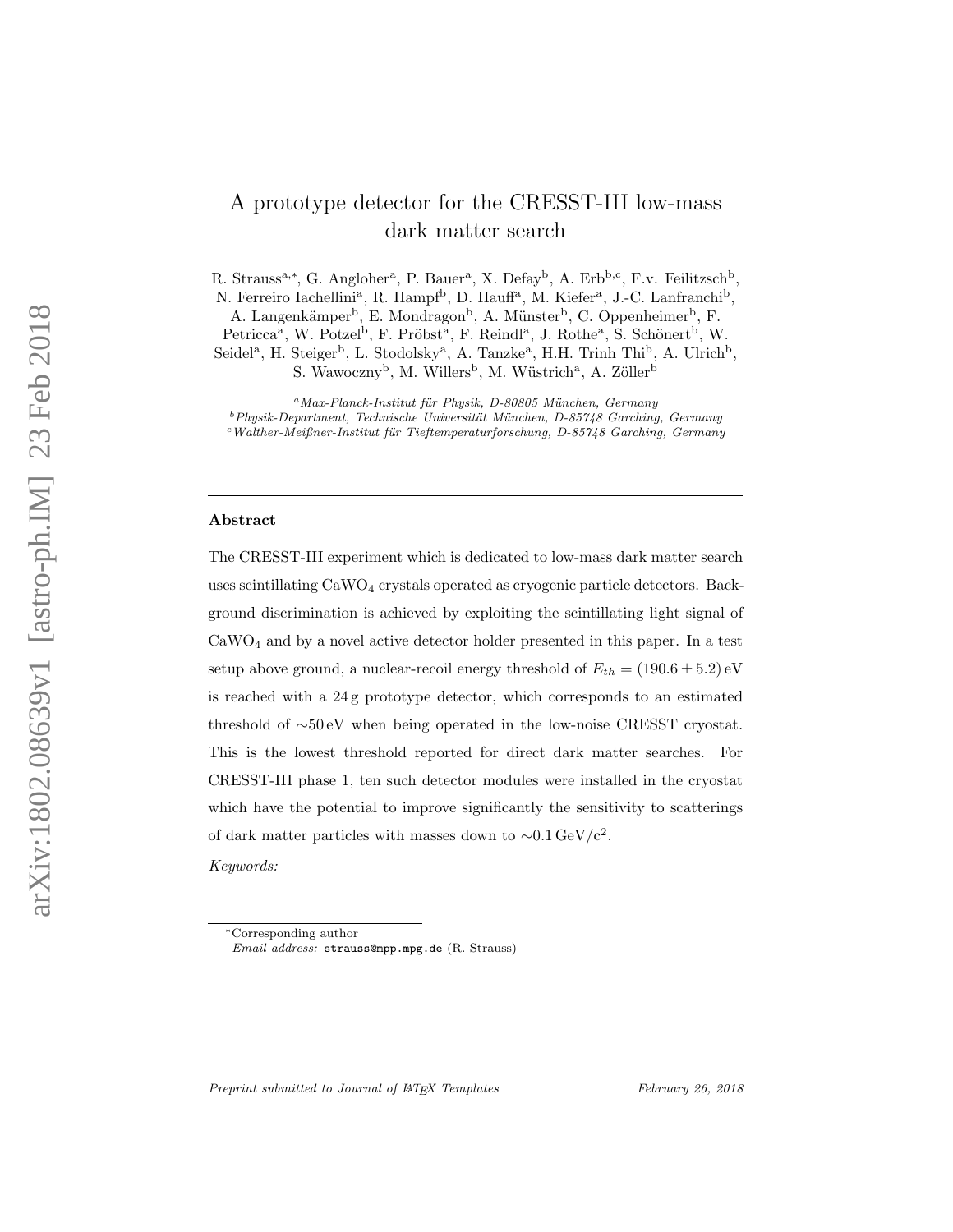# 1. Introduction

Although plenty of evidence exists for dark matter (DM) in the Universe, direct searches so far did not observe an unambiguous signal [\[1\]](#page-10-0). In particular, for low-mass DM particles with masses of 1-10 GeV large parts of the accessible parameter space of spin-independent cross section for scatterings on nuclei remain untested, despite many naturally motivated theoretical models for light dark matter, such as e.g. asymmetric DM [\[2\]](#page-10-1).

The CRESST experiment (Cryogenic Rare Event Search with Superconducting Thermometers) currently provides the best sensitivity for scatterings of DM particles with masses below ∼2 GeV [\[3,](#page-10-2) [4\]](#page-10-3). The detectors operated in CRESST-II phase 2 reached thresholds down to ∼300 eV. These recent results showed that the nuclear-recoil energy threshold is the main driver for low-mass DM search. For particles of mass  $m<sub>\chi</sub>$  scattering on a nucleus of mass number A a maximum energy transfer of

$$
E_{max} \approx 130 \left(\frac{m_{\chi}}{1 \,\text{GeV/c}^2}\right)^2 \left(\frac{100}{A}\right) \,\text{eV} \tag{1}
$$

is expected under standard assumptions [\[1\]](#page-10-0). Hence, for the next phase of the experiment (CRESST-III), which is dedicated to low-mass DM search, detectors with an extremely low energy threshold are necessary. For CRESST-III phase 1, a straight-forward approach was chosen: the CRESST-II detectors with a mass of ∼300 g are scaled down in size to ∼24 g. Thereby, an improvement of the signal-to-noise ratio of up to a factor ∼10 is expected due to basic phonon physics [\[5\]](#page-10-4). In this paper, the design and performance of a prototype detector is presented which shows that nuclear-recoil energy thresholds of ∼50 eV are in reach.

# 2. Detector design

The CRESST-III detector module consists of a  $24\,\mathrm{g}$  CaWO<sub>4</sub> crystal  $(20x20x10\,\mathrm{mm}^3)$ as target material, called phonon detector (PD), and a silicon-on-sapphire disc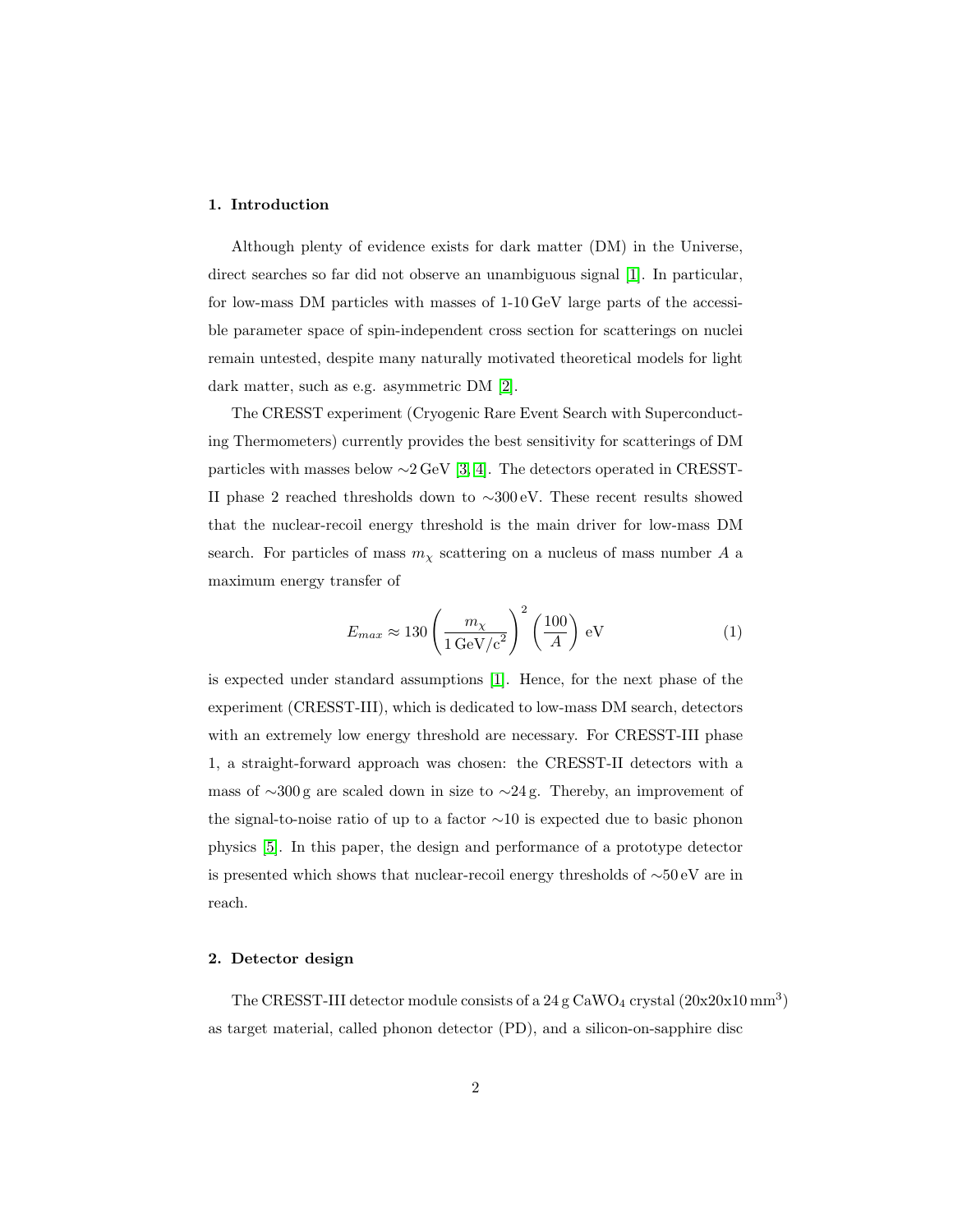

<span id="page-2-0"></span>Figure 1: Schematic view of the CRESST-III detector module.

 $(20x20x0.4 \text{ mm}^3)$  as a light absorber (see Fig. [1\)](#page-2-0), called light detector (LD). This 2-channel readout provides an active background discrimination: while for electron/gamma events a fraction of ∼5% of the deposited particle energy is converted into scintillation light, for nuclear recoils this fraction is reduced due to light quenching [\[6\]](#page-11-0). Depending on the recoiling nucleus 2-12% [\[7\]](#page-11-1) light is emitted compared to electron/gamma events of the same energy. Both detectors are equipped with transition-edge-sensors (TES) realized by thin W films which are operated in the transition between the superconducting and normal conducting state [\[5\]](#page-10-4). The resistance change caused by a phonon-induced temperature rise in the crystal is measured with a SQUID system [\[8\]](#page-11-2). While the design of the LD-TES is unchanged with respect to earlier CRESST measuring campaigns, the TES of the PD was significantly modified and optimized to meet the requirements of low-mass DM search. The detectors are held by  $CaWO<sub>4</sub>$  sticks (3 each), a design which was already successfully implemented in CRESST-II phase 2 [\[3,](#page-10-2) [9\]](#page-11-3). In addition, a novel concept for an instrumented detector holder is introduced: the sticks holding the PD are equipped with TESs which realize a veto against events related to the crystal support.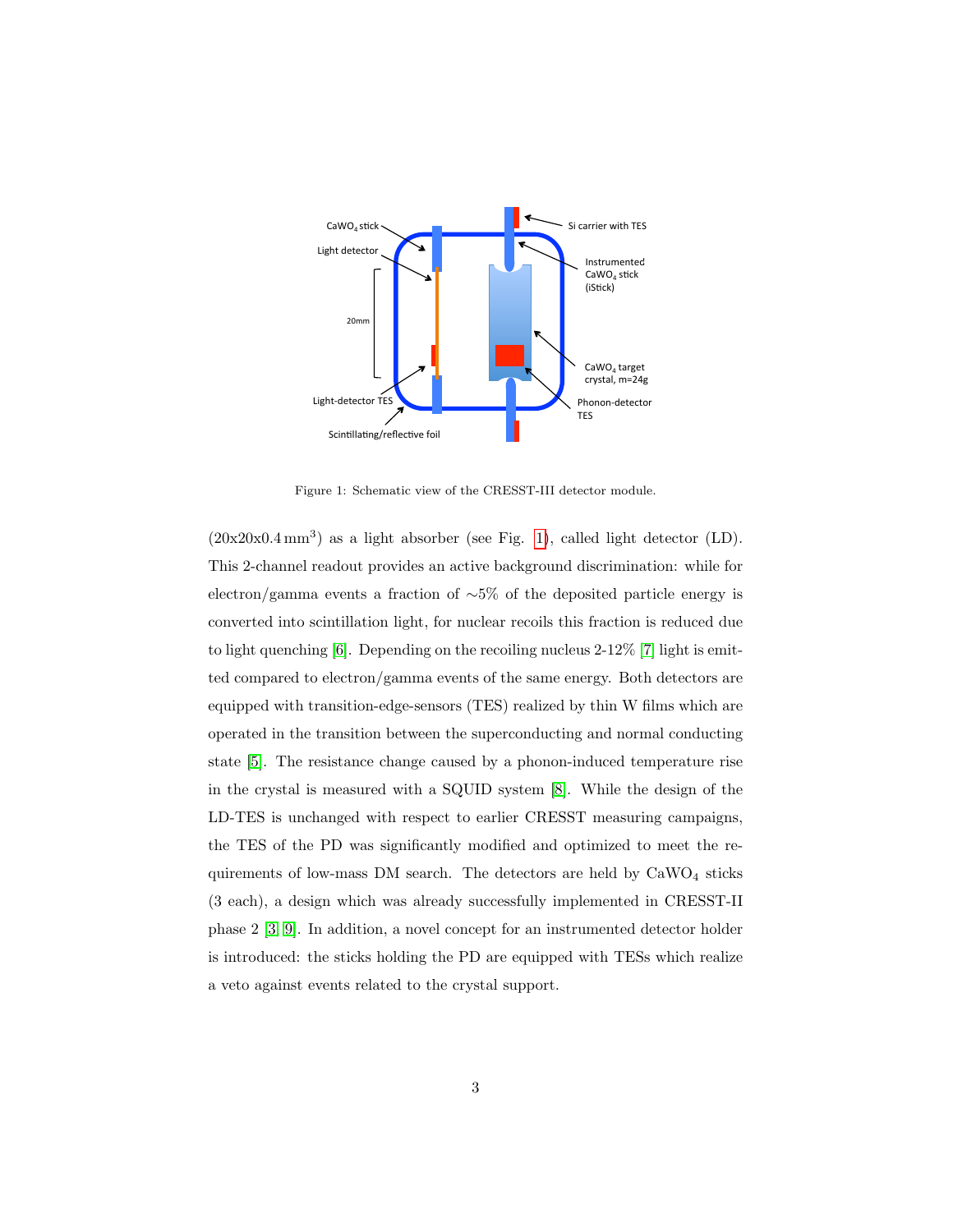### 2.1. CaWO<sup>4</sup> cryogenic detector

The TES of the  $CaWO<sub>4</sub>$  detector is designed such that the detector is operated in the calorimetric mode [\[5\]](#page-10-4), i.e. the sensor integrates over the impinging non-thermal phonons created by a particle interaction in the crystal. This is achieved by a  $2.4 \times 0.85$  mm<sup>2</sup> W film (thickness  $200 \text{ nm}$ ) as thermometer which is weakly coupled to the heat bath (copper detector holder) by a thermal link ( $\sim$ 100 pW/K at 10 mK). The thermal coupling is realized by a Au stripe (1.0x0.02 mm<sup>2</sup> , thickness: 20 nm) which is sputtered onto the crystal. A scheme of the TES is shown in Fig. [2.](#page-4-0) The collection area of the sensor for phonons can be increased - without increasing the heat capacity of the thermometer by superconducting Al phonon collectors. Incident phonons break cooper pairs in the Al which can diffuse into the W-film, couple to its electron system and thereby increase the temperature signal [\[10\]](#page-11-4). A separate ohmic heater (Au film) is used to inject artificial heater pulses for calibration and stabilization [\[8\]](#page-11-2).

The CaWO<sub>4</sub> crystal  $(TUM56f)$  used for the prototype module was grown in-house at the Technische Universität München  $(TUM)$  [\[11\]](#page-11-5). It is expected to have similar properties in terms of radiopurity and optical quality as the crystal TUM40 operated in CRESST-II phase 2 [\[9,](#page-11-3) [12\]](#page-11-6) since it was produced under similar conditions. A mean background level of  $3.51$  events/[kg keV day] at 1-40 keV was observed with TUM40 which is about an order of magnitude better than previously used commercial  $CaWO<sub>4</sub>$  crystals. The surfaces of the crystal are roughened in order to increase the scintillation light output. The dips where the sticks touch (see Fig. [1\)](#page-2-0) are polished to optical quality to avoid thermal stress at the contact points.

#### 2.2. Instrumented detector holder

The CaWO<sub>4</sub> sticks (diameter 2.5 mm, length  $\sim$ 12 mm) together with the scintillating and reflective foil surrounding the detectors provide a fully scintillating inner detector housing. This is crucial for the rejection of nuclear recoils from surface-alpha events which can mimic DM particle recoils. The corresponding MeV alpha particles produce enough light in the scintillating material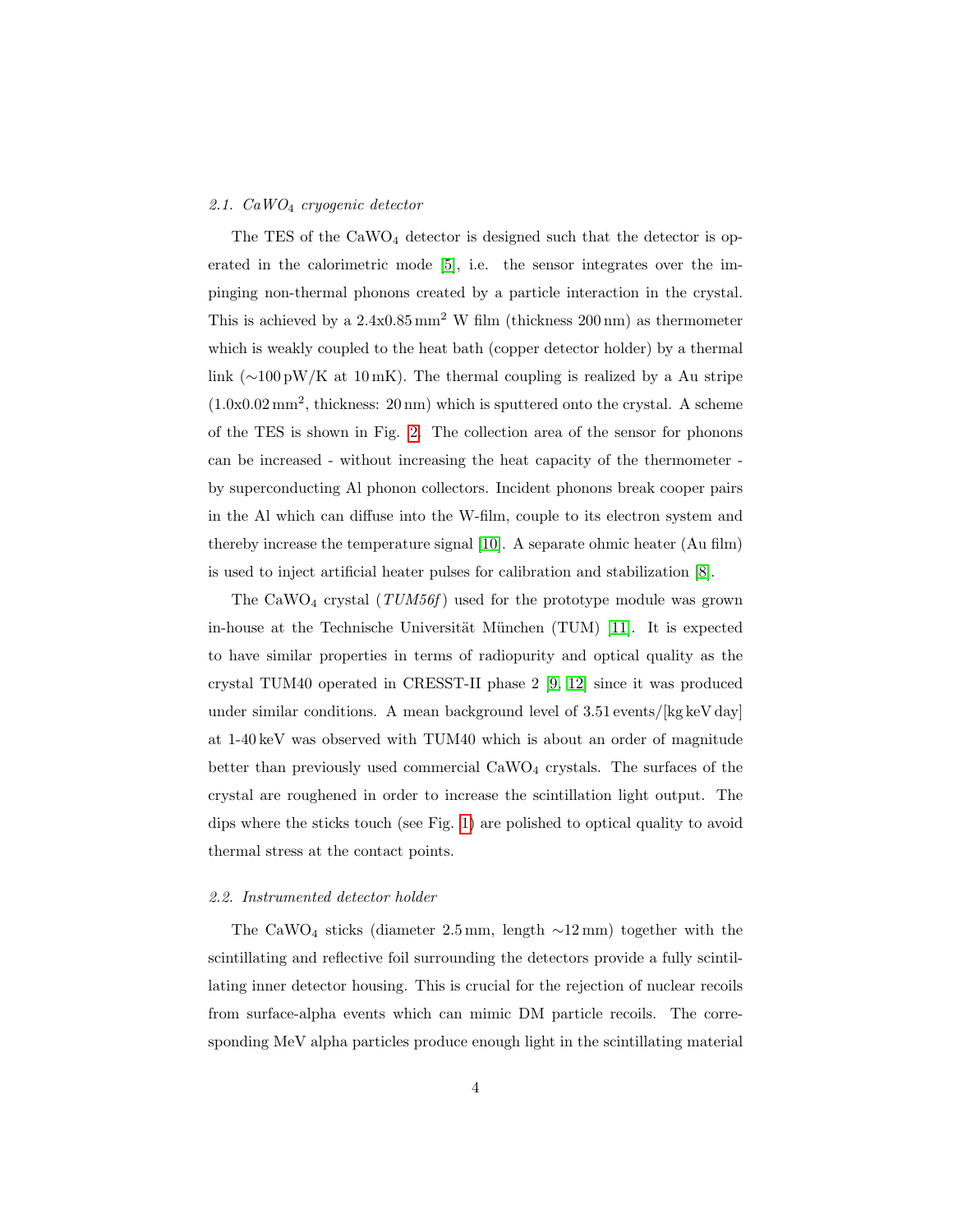

<span id="page-4-0"></span>Figure 2: Schematic view of the TES of the CaWO<sup>4</sup> PD for CRESST-III. The W-film is equipped with Al-phonon collectors and a Au-stripe as weak thermal link. A separated ohmic heater is used to apply artificial pulses for calibration. The electrical and thermal contacts to the holder are provided by Al and Au wire bonds (diameter  $25 \mu m$ ).

to veto these dangerous backgrounds with high efficiency [\[9\]](#page-11-3).

Phonons from energy depositions in the  $CaWO<sub>4</sub>$  sticks to a certain extent are transmitted via the point-like contact to the PD which results in a degraded signal in its TES. In particular, nuclear recoils from surface-alpha events  $(E = \mathcal{O}(10{\text -}100 \,\text{keV}))$  occurring at the outward sides of the sticks might be detected as low-energy depositions of  $\lesssim$  1 keV in the PD. For extremely low energy thresholds, as projected for CRESST-III, such events might limit the sensitivity. Furthermore, possible stress relaxation events related to the holding of the crystal might appear at lowest energies.

To efficiently reject these event classes, the sticks are instrumented with TESs. Standard LD TESs (area of W-film: 0.30x0.08 mm<sup>2</sup> ) are evaporated on Si carriers  $(3x3.5x0.4 \text{ mm}^3)$  which are glued onto the CaWO<sub>4</sub> sticks. Consequently, the full energy deposition is measured by the stick TES with a coincident (degraded) signal in the PD, and vice versa. The ratio of both signals can be used for a discrimination of any type of events occurring in the sticks. To reduce the number of readout channels, the 3 TES of the sticks holding the PD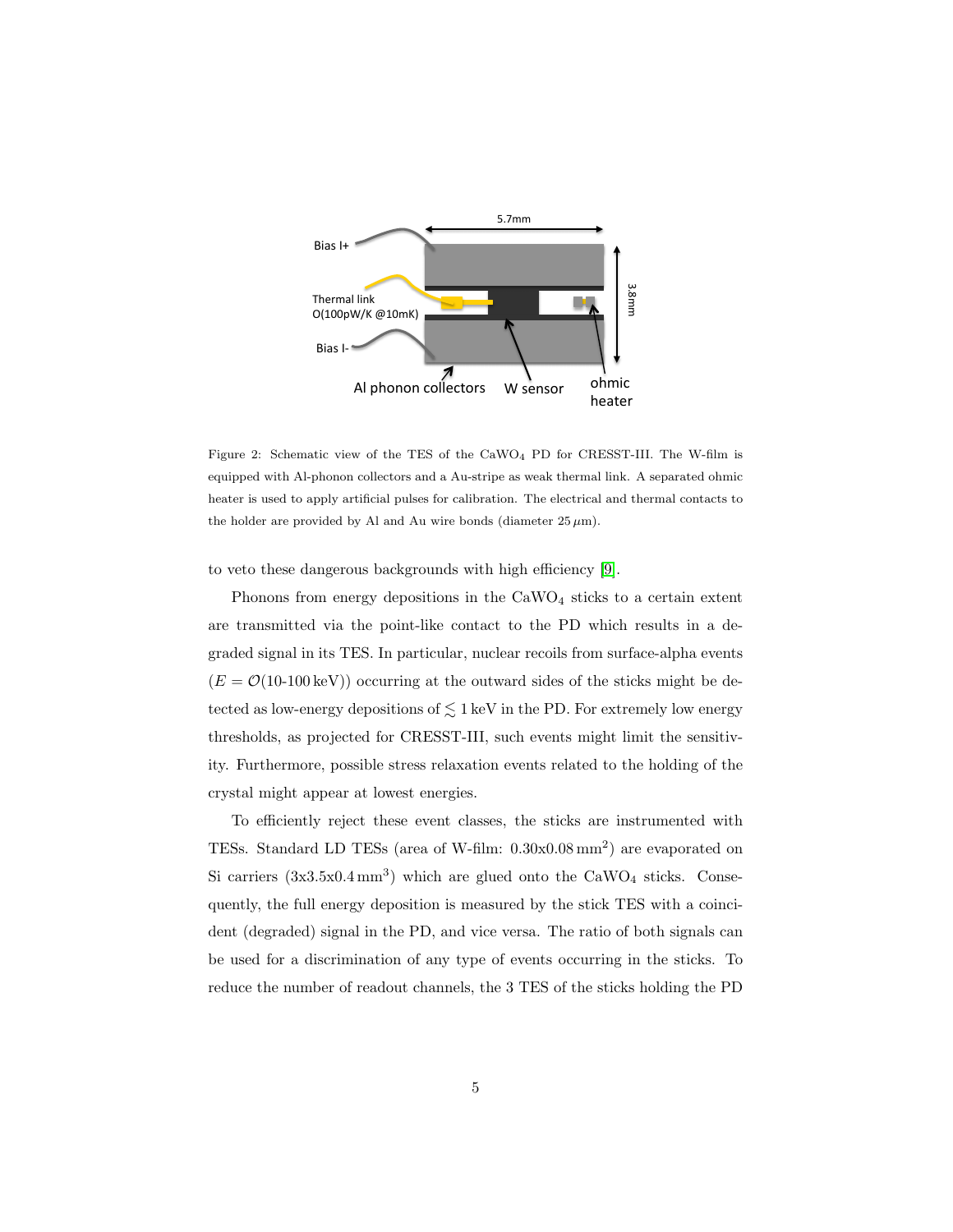

<span id="page-5-1"></span>Figure 3: Main frame: Calibration spectrum from a <sup>55</sup>Fe source recorded with the CRESST-III prototype module. Due to a high pile-up rate in this measurement above ground, the resolution at  $E \sim 6 \,\text{keV}$  is slightly enhanced compared to  $E = 0$  (see text). Insert: Energy distribution of artificial 5.90 keV template pulses summed on recorded baseline samples (empty baselines) determined by a template fit. The width of the distribution yields a  $5\sigma$  energy threshold of  $E_{th} = (190.6 \pm 5.2) \text{ eV}.$ 

are connected in parallel to one  $\text{SQUID}^1$  $\text{SQUID}^1$ .

# 3. Results

The CRESST-III prototype detector was operated at ∼10 mK in a dilution refrigerator at MPI Munich (cryostat I, run127). In a test measurement with a 3-channel readout (PD, LD and sticks), an exposure of 69.5 g-days was acquired. A <sup>55</sup>Fe calibration source was placed inside the detector housing for an energy calibration of the PD. The observed overall event rate of about 5 Hz allows a stable operation above ground, however affects the performance of the detectors (see below). In the following we will focus on the performance of the CaWO<sup>4</sup> PD, in particular its energy threshold, and the functionality of the novel instrumented detector holder.

<span id="page-5-0"></span> $^1\rm{Every}$  stick TES has an individual ohmic heater for calibration and stabilization.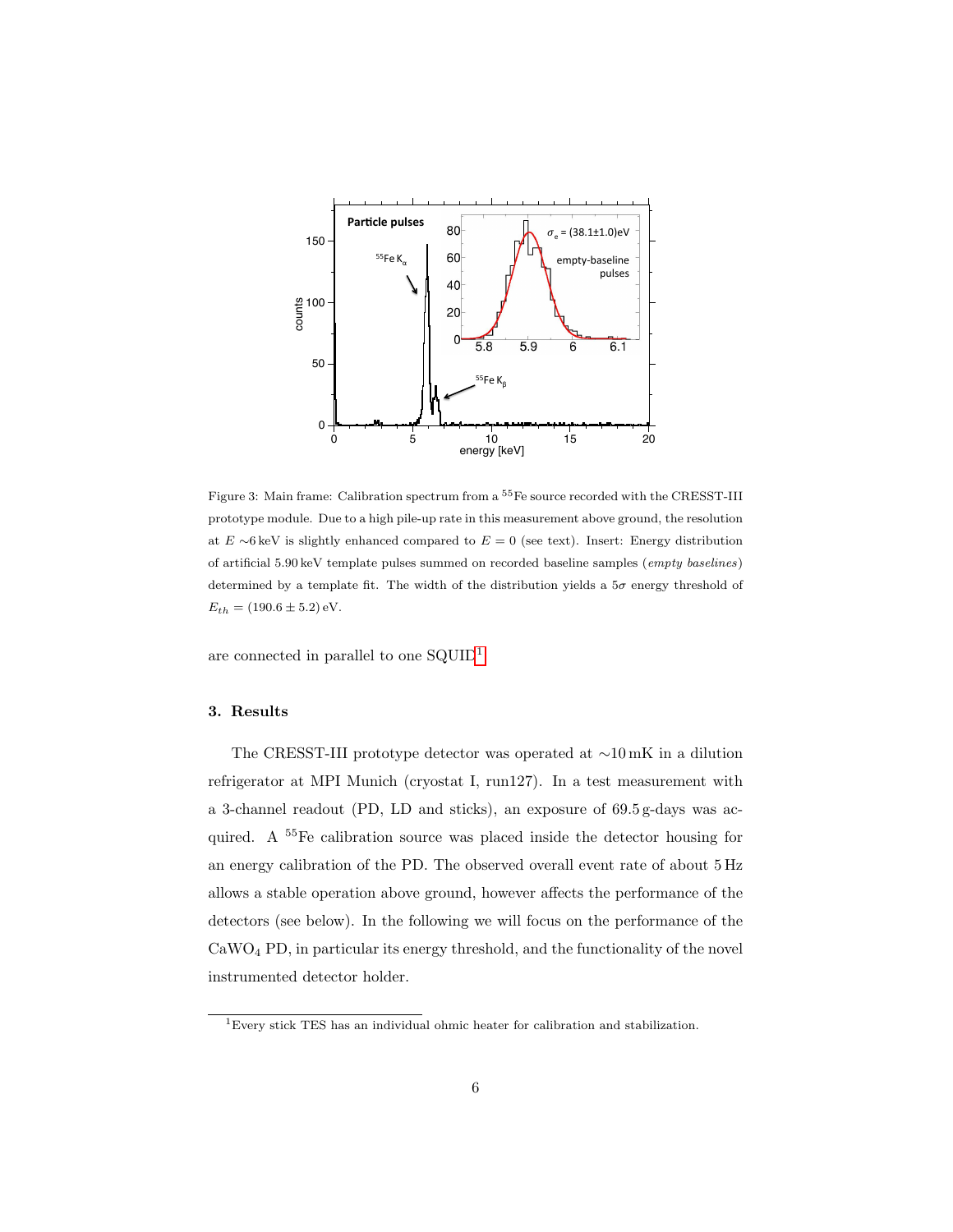The acquired energy spectrum is shown in Fig. [3](#page-5-1) with the clearly identified <sup>55</sup>Mn peaks at 5.9 keV (K<sub> $\alpha$ </sub>) and 6.5 keV (K<sub> $\beta$ </sub>) from the <sup>55</sup>Fe source. The resolution at 5.9 keV is  $\sigma = (138.2 \pm 3.5)$  eV which is expected to be enhanced compared to energies close to the threshold due to the high overall event rate<sup>[2](#page-6-0)</sup>.

To derive the energy threshold of the prototype detector, the empty baseline method is used which is the default method to validate the CRESST analysis [\[3,](#page-10-2) [4\]](#page-10-3). Empty baselines, i.e. samples without any triggered pulses, are periodically acquired during data-taking. These samples are fitted with template pulses (see Fig. [4\)](#page-7-0) to derive the relevant noise level of the baseline. For technical reasons the template pulse of a certain pulse height is summed to the empty baselines<sup>[3](#page-6-1)</sup>. The width of the reconstructed pulse height corresponds to the noise at  $E =$ 0. Fig. [3](#page-5-1) (inset) shows the results of the empty baseline method fitted by a Gaussian. A baseline noise of  $\sigma = (9.79 \pm 0.26)$  mV is derived which corresponds to  $\sigma_e = (38.1 \pm 1.0)$  eV and a  $5\sigma$  energy threshold of  $E_{th} = (190.6 \pm 5.2)$  eV.

In the much more quiet CRESST setup, a baseline-noise level of typically  $\sigma = 1.5{\text -}3.0 \text{ mV}$  is observed. For the CRESST-III prototype detector presented here, this corresponds to an energy threshold of  $29 - 59 \text{ eV}$ .

The template pulse (from  $5.9 \,\text{keV}$   $55\,\text{Fe}$  pulses) is fitted by a two-component pulse model [\[5\]](#page-10-4) to validate the calorimetric operation of the detector. The fit in Fig. [4](#page-7-0) demonstrates that the template pulse can be well described by a dominant non-thermal phonon component which decays with the intrinsic time constant of the TES,  $\tau_{int} = 12.96 \text{ ms}$  and a thermal-phonon component which decays with the thermal decay time  $\tau_t = 201.2$  ms depending on the thermal

<span id="page-6-0"></span><sup>2</sup>The high pile-up rate shifts the baseline of the pulses with time. Due to a non-linear detector response, a varying baseline negatively affects the resolution, increasingly at higher energies. For low event rates, only a minor energy dependence of the resolution is observed [\[4\]](#page-10-3).

<span id="page-6-1"></span><sup>3</sup>The template fit optimizes pulse height and onset; for empty baselines the onset is not constrained and consequently the fit fails to reproduce the correct noise level. To fix the onset, a template of arbitrary (but fixed) pulse height is summed to the pulses. The choice of the pulse height does not influence the result of the baseline noise.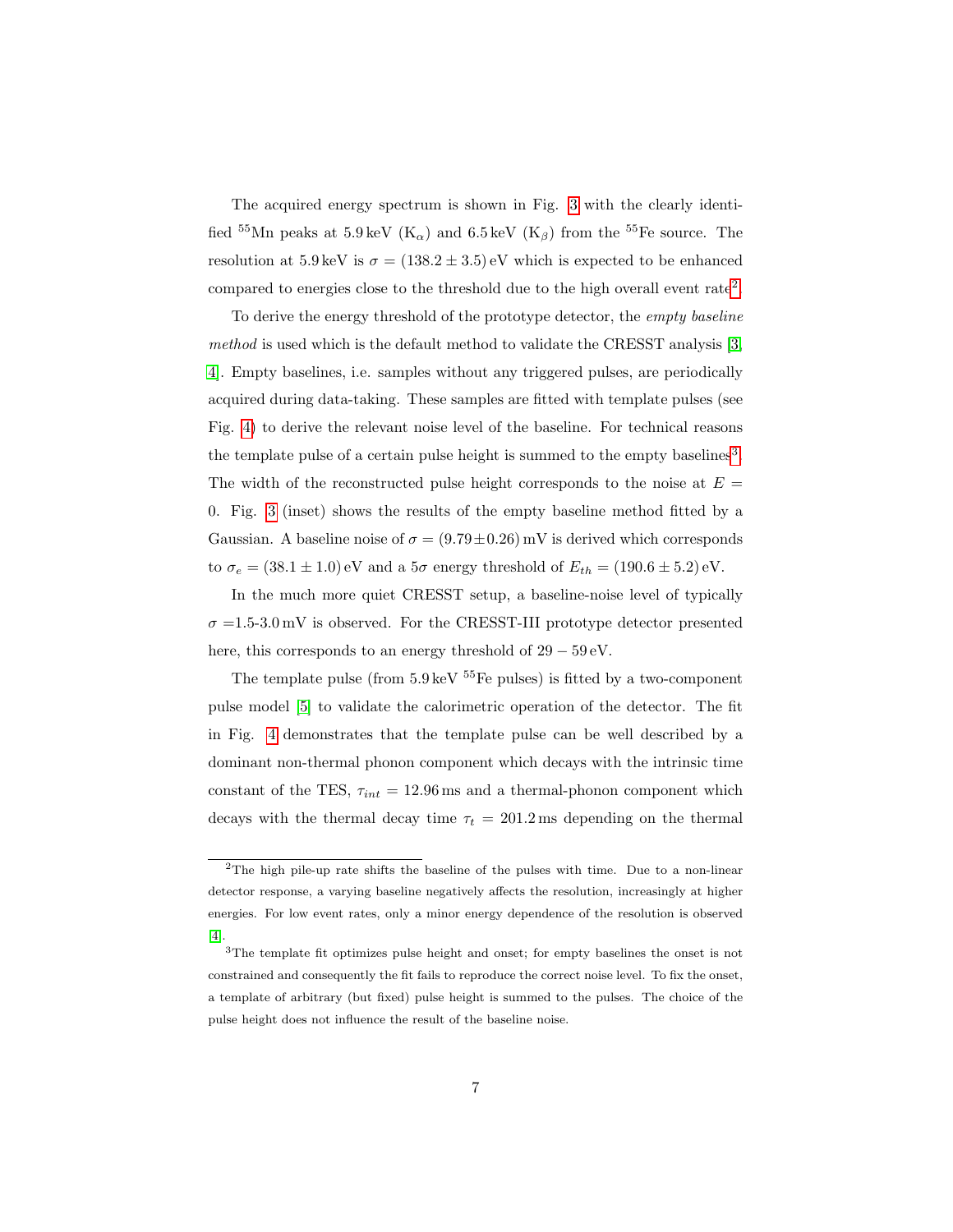

<span id="page-7-0"></span>Figure 4: Pulse template from 5.9 keV pulses from a <sup>55</sup>Fe source acquired with the CRESST-III detector prototype (full green). It is fitted (full black) with the two-component pulse model (dashed and dotted black) developed in [\[5\]](#page-10-4). The resulting rise and decay times verify that the device is operated in the calorimetric mode (see text). The slightly tilted baseline originates from the high event rate in the measurement.

coupling of the crystal to the heat bath. Both constituents rise with the lifetime  $\tau_n = 1.27$  ms of the non-thermal phonons in the detector. This is a clear proof that the detector works as a calorimeter (for details see [\[5\]](#page-10-4)).

The CRESST-III prototype module was operated for the first time in an instrumented detector holder. A detailed analysis of this system is beyond the scope of this paper, however, a few general aspects of the functionality are given here. All  $3 \text{ CaWO}_4$  sticks which are equipped with TES could be run stably and an energy threshold of ~1 keV was achieved<sup>[4](#page-7-1)</sup>. In Fig. [5,](#page-8-0) a three-fold coincident pulse is shown, an energy deposition of  $(95 \pm 10)$  keV in one of the sticks probably originating from an electron/gamma event. Besides the signal in the stick TES (brown) and the corresponding scintillation light output of the CaWO<sub>4</sub> stick measured by the LD (red), a degraded signal of  $(2.6 \pm 0.1)$  keV is detected in the PD TES. The ratio of the energy deposition in the stick

<span id="page-7-1"></span><sup>4</sup>A variation of about 20% in the signal-to-noise ratio among the 3 sticks is observed.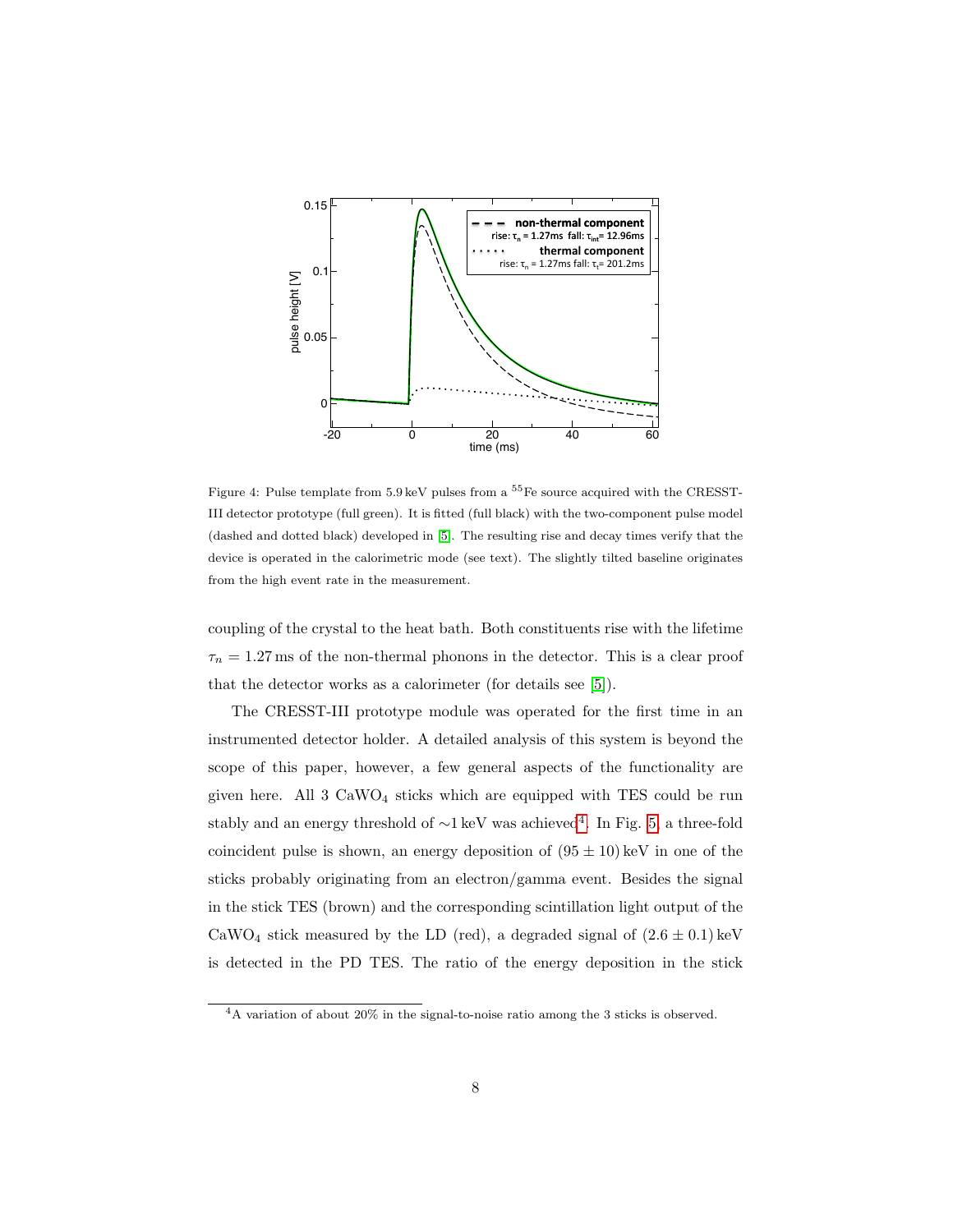

<span id="page-8-0"></span>Figure 5: Three-fold coincident pulses of a ∼95 keV electron/gamma event occurring in one of the sticks holding the  $CaWO_4$  crystal. In the PD, a degraded signal is observed which corresponds to a energy of ∼2.6 keV. The scintillation light output of the stick is recorded with the LD.

and the degraded energy signal in the stick TES yields a degradation factor  $D \sim 37$  of the signal through the stick-crystal interface. The corresponding light signal originating from the electron/gamma event in the stick (∼95 keV) is accordingly higher by  $D$  compared to a electron/gamma event of the same PD pulse height in the CaWO<sub>4</sub> crystal. Therefore, the light signal alone can be used for an efficient discrimination of electron/gamma events occurring in the sticks. This event rejection was demonstrated in CRESST-II phase 2 [\[9\]](#page-11-3). For the rejection of nuclear-recoil backgrounds (e.g from surface-alpha reactions) and stress relaxations (no light signal) this method fails. However, using the instrumented detector holder such events can be rejected independently of the signal in the LD. The lowest energy deposition in one of the sticks that produces a PD signal above threshold (190.6 eV) is ∼7.1 keV which is well above the threshold  $(>10\sigma)$  of the stick-TESs. Hence, an efficient rejection of holderrelated events down to the energy threshold of the PD is possible.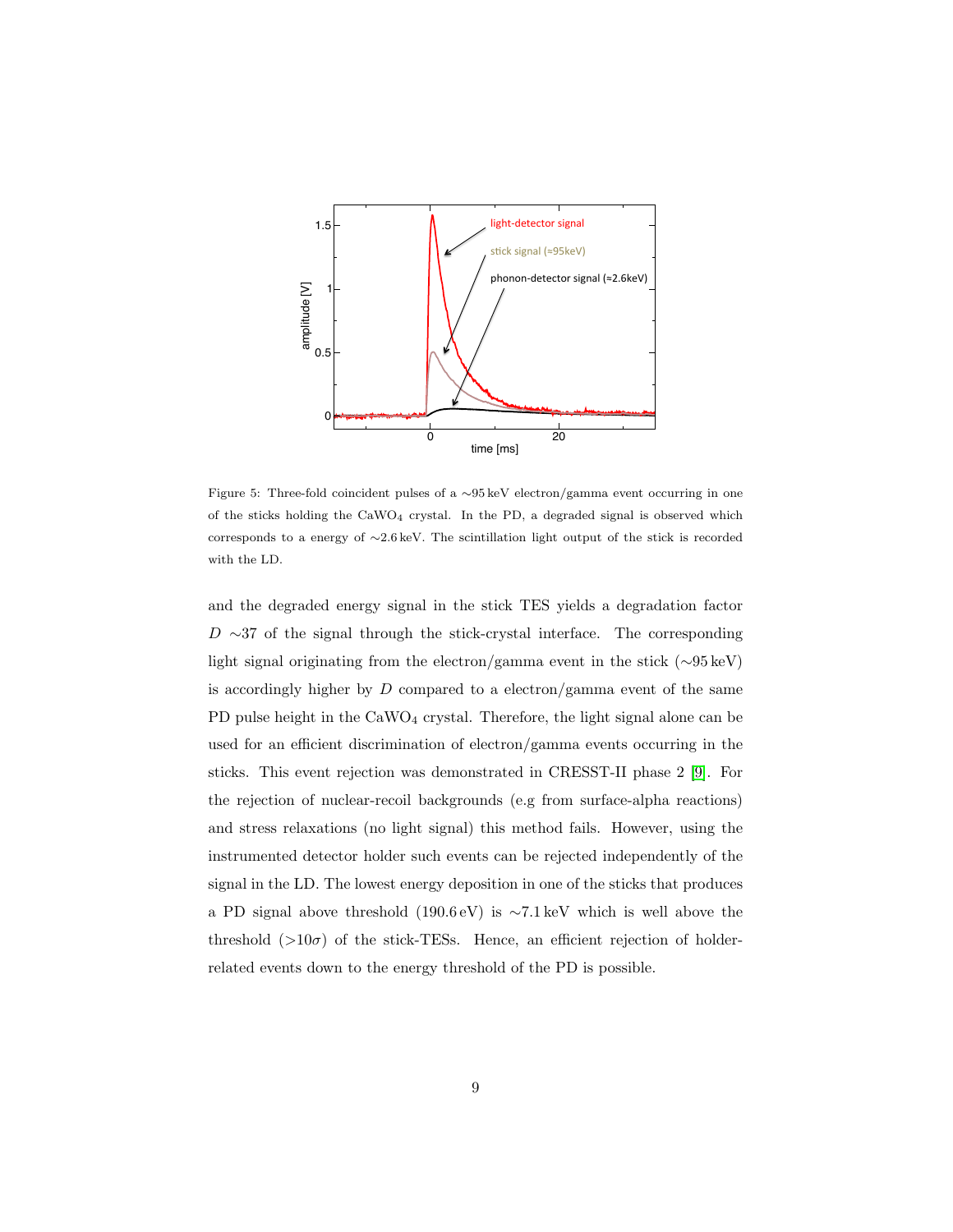### 4. Conclusion and Outlook

A prototype CRESST-III module has successfully been tested in a cryogenic setup above ground. Despite rather high cosmogenic and environmental backgrounds as well as a higher electronic noise level (by a factor of 3-6 compared to typical channels in the CRESST setup), a nuclear-recoil energy threshold of  $E_{th} = (190.6 \pm 5.2)$  eV was reached with the 24 g CaWO<sub>4</sub> crystal. This is the lowest threshold reported for direct DM search experiments. The result demonstrates, that the main design goal of CRESST-III phase 1, namely a threshold of  $E_{th} = 100 \,\text{eV}$  [\[13\]](#page-11-7), should be easily achieved when the detectors are operated in the low-noise CRESST setup. It was verified that the CRESST-III PD with its dedicated TES works in the calorimetric operation mode with a main pulse decay time of  $\tau_n \sim 13 \,\text{ms}$ . Furthermore, a novel instrumented detector holder was implemented and successfully operated. The  $CaWO<sub>4</sub>$  sticks are equipped with TESs which provide a veto against the different types of events originating from the holding of the  $\rm CaWO_4$  target crystal. The results demonstrate an efficient rejection capability of these backgrounds down to the PD threshold.

The detector prototype presented in this paper matches all requirements for low-mass DM search with CRESST-III phase 1. A dedicated study [\[13\]](#page-11-7) shows that with 10 such detectors operated for ∼1 year, significant new parameter space in spin-independent DM particle-nucleus cross section can be probed and extended to masses of ~0.1 GeV/c<sup>2</sup>. E.g., at a DM particle mass of  $2 \text{ GeV}/c^2$ , a sensitivity improvement by ∼2 orders of magnitude to a cross section of 6 ·  $10^{-6}$  pb is expected.

At the time of writing, 10 CRESST-III detector modules were assembled and mounted in the CRESST setup at the LNGS (Laboratori Nazionali del Gran Sasso) in Italy. Besides  $7 \text{ CaWO}_4$  crystals of CRESST-II quality  $[12]$ , 3 CaWO<sup>4</sup> crystal of improved quality are installed. The latter are grown in the crystal growth facility at TUM from raw material which was purified by an extensive chemical treatment. First data from CRESST-III phase 1 are expected in summer 2016. The presented detector design is also suited for the second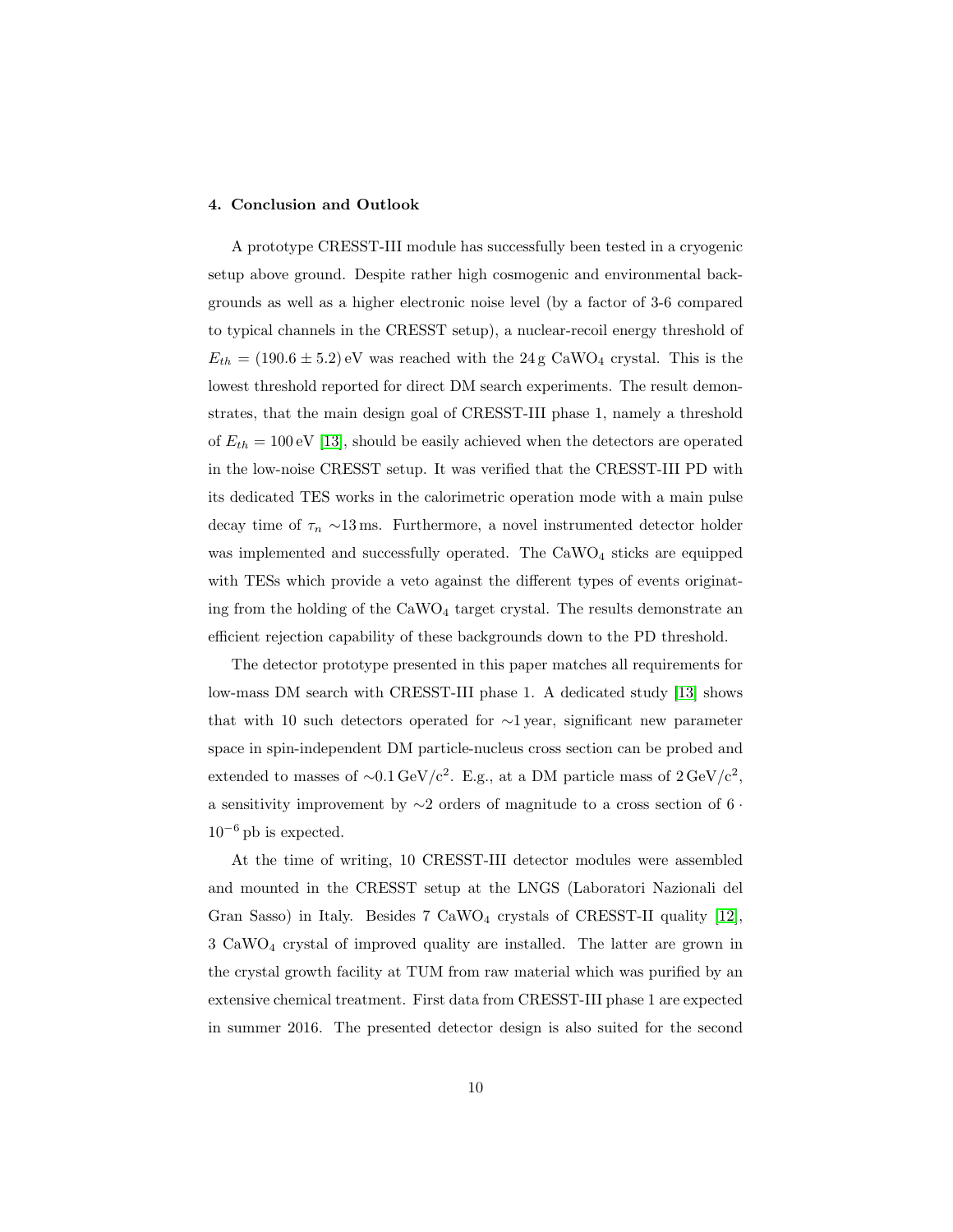phase of CRESST-III, in which  $\sim$ 100 CaWO<sub>4</sub> crystals (24 g each) of improved radiopurity [\[13\]](#page-11-7) are planned to be used. This future experiment will extend the sensitivity to low-mass DM particles by another 2 orders of magnitude and reach cross-sections close to that of coherent neutrino-nucleus scattering [\[14\]](#page-11-8).

# Acknowledgments

This research was supported by the DFG cluster of excellence: Origin and Structure of the Universe, the DFG Transregio 27: Neutrinos and Beyond, the Helmholtz Alliance for Astroparticle Phyiscs and the Maier-Leibnitz-Laboratorium (Garching).

# References

# References

- <span id="page-10-0"></span>[1] M. Klasen, M. Pohl, G. Sigl, Indirect and direct search for dark matter, Progress in Particle and Nuclear Physics 85 (2015)  $1 - 32$ . [doi:http:](http://dx.doi.org/http://dx.doi.org/10.1016/j.ppnp.2015.07.001) [//dx.doi.org/10.1016/j.ppnp.2015.07.001](http://dx.doi.org/http://dx.doi.org/10.1016/j.ppnp.2015.07.001).
- <span id="page-10-1"></span>[2] K. Petraki, R. R. Volkas, Review of asymmetric dark matter, International Journal of Modern Physics A 28 (19) (2013) 1330028. [doi:](http://dx.doi.org/10.1142/S0217751X13300287) [10.1142/S0217751X13300287](http://dx.doi.org/10.1142/S0217751X13300287).
- <span id="page-10-2"></span>[3] G. Angloher, et al., Results on low mass WIMPs using an upgraded CRESST-II detector, Eur.Phys.J. C74 (12) (2014) 3184. [arXiv:1407.3146](http://arxiv.org/abs/1407.3146).
- <span id="page-10-3"></span>[4] G. Angloher, et al., Results on light dark matter particles with a lowthreshold CRESST-II detector, Eur. Phys. J. C76 (1) (2016) 25. [arXiv:](http://arxiv.org/abs/1509.01515) [1509.01515](http://arxiv.org/abs/1509.01515), [doi:10.1140/epjc/s10052-016-3877-3](http://dx.doi.org/10.1140/epjc/s10052-016-3877-3).
- <span id="page-10-4"></span>[5] F. Pröbst, et al., Model for cryogenic particle detectors with superconducting phase transition thermometers, J. Low Temp. Phys. 100 (1-2) (1995) 69–104. [doi:10.1007/BF00753837](http://dx.doi.org/10.1007/BF00753837).